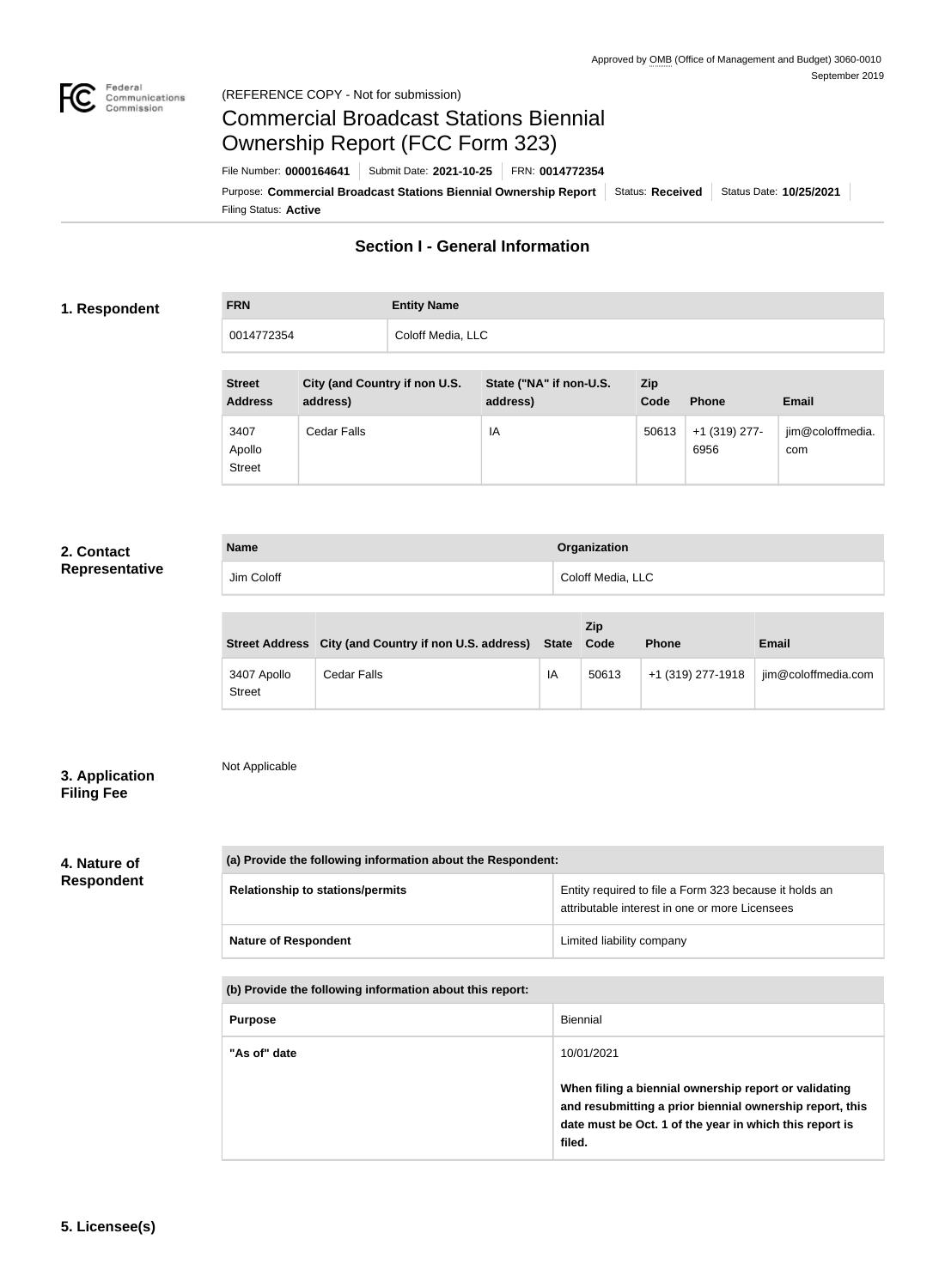**and Station(s)**

**Respondent is filing this report to cover the following Licensee(s) and station(s):**

| <b>Licensee/Permittee Name</b> | <b>FRN</b> |
|--------------------------------|------------|
| Coloff Media, LLC              | 0014772354 |

| Fac. ID No. | <b>Call Sign</b> | <b>City</b>         | <b>State</b> | <b>Service</b> |
|-------------|------------------|---------------------|--------------|----------------|
| 9726        | <b>KCFI</b>      | <b>CEDAR FALLS</b>  | IA           | AM             |
| 17227       | <b>KCVM</b>      | <b>EVANSDALE</b>    | IA           | <b>FM</b>      |
| 30128       | <b>KLKK</b>      | <b>CLEAR LAKE</b>   | IA           | <b>FM</b>      |
| 41098       | <b>KCZE</b>      | <b>NEW HAMPTON</b>  | IA           | <b>FM</b>      |
| 41099       | <b>KSMA-FM</b>   | <b>OSAGE</b>        | IA           | <b>FM</b>      |
| 41100       | KCHA-FM          | <b>CHARLES CITY</b> | IA           | <b>FM</b>      |
| 41102       | <b>KCHA</b>      | <b>CHARLES CITY</b> | IA           | AM             |
| 64125       | <b>KMCH</b>      | <b>MANCHESTER</b>   | IA           | <b>FM</b>      |
| 85062       | <b>KHAM</b>      | <b>BRITT</b>        | IA           | <b>FM</b>      |
| 87158       | <b>KCNZ</b>      | <b>CEDAR FALLS</b>  | IA           | AM             |
| 142511      | <b>K293CH</b>    | <b>WATERLOO</b>     | IA           | <b>FX</b>      |
| 144718      | <b>K286CI</b>    | <b>WATERLOO</b>     | IA           | <b>FX</b>      |
| 200184      | K277DM           | <b>CHARLES CITY</b> | IA           | <b>FX</b>      |
| 202381      | <b>K272GA</b>    | <b>WATERLOO</b>     | IA           | <b>FX</b>      |
| 202558      | <b>K268DT</b>    | <b>CEDAR FALLS</b>  | IA           | <b>FX</b>      |

### **Section II – Biennial Ownership Information**

# Licensee Respondents that hold authorizations for one or more full power television, AM, and/or FM stations should list all contracts and other instruments set forth in 47 C.F.R. Section 73.3613(a) through (c) for the facility or facilities listed on this report. In addition, attributable Local Marketing Agreements (LMAs) and attributable Joint Sales Agreements (JSAs) must be disclosed by the licensee of the brokering station on its ownership report. If the agreement is an attributable LMA, an attributable JSA, or a network affiliation agreement, check the appropriate box. Otherwise, select "Other." Non-Licensee Respondents, as well as Licensee Respondents that only hold authorizations for Class A television and/or low power television stations, should select "Not Applicable" in response to this question.

Not Applicable.

**2. Ownership Interests**

**1. 47 C.F.R. Section 73.3613** 

**and Other Documents**

> **(a)** Ownership Interests. This Question requires Respondents to enter detailed information about ownership interests by generating a series of subforms. Answer each question on each subform. The first subform listing should be for the Respondent itself. If the Respondent is not a natural person, also list each of the officers, directors, stockholders, non-insulated partners, non-insulated members, and any other persons or entities with a direct attributable interest in the Respondent pursuant to the standards set forth in 47 C.F.R. Section 73.3555. (A "direct" interest is one that is not held through any intervening companies or entities.) List each interest holder with a direct attributable interest in the Respondent separately.

> Leave the percentage of total assets (Equity Debt Plus) field blank for an interest holder unless that interest holder has an attributable interest in the Respondent solely on the basis of the Commission's Equity Debt Plus attribution standard, 47 C.F.R. Section 73.3555, Note 2(i).

In the case of vertical or indirect ownership structures, list only those interests in the Respondent that also represent an attributable interest in the Licensee(s) for which the report is being submitted.

Entities that are part of an organizational structure that includes holding companies or other forms of indirect ownership must file separate ownership reports. In such a structure do not report, or file a separate report for, any interest holder that does not have an attributable interest in the Licensee(s) for which the report is being submitted.

Please see the Instructions for further detail concerning interests that must be reported in response to this question.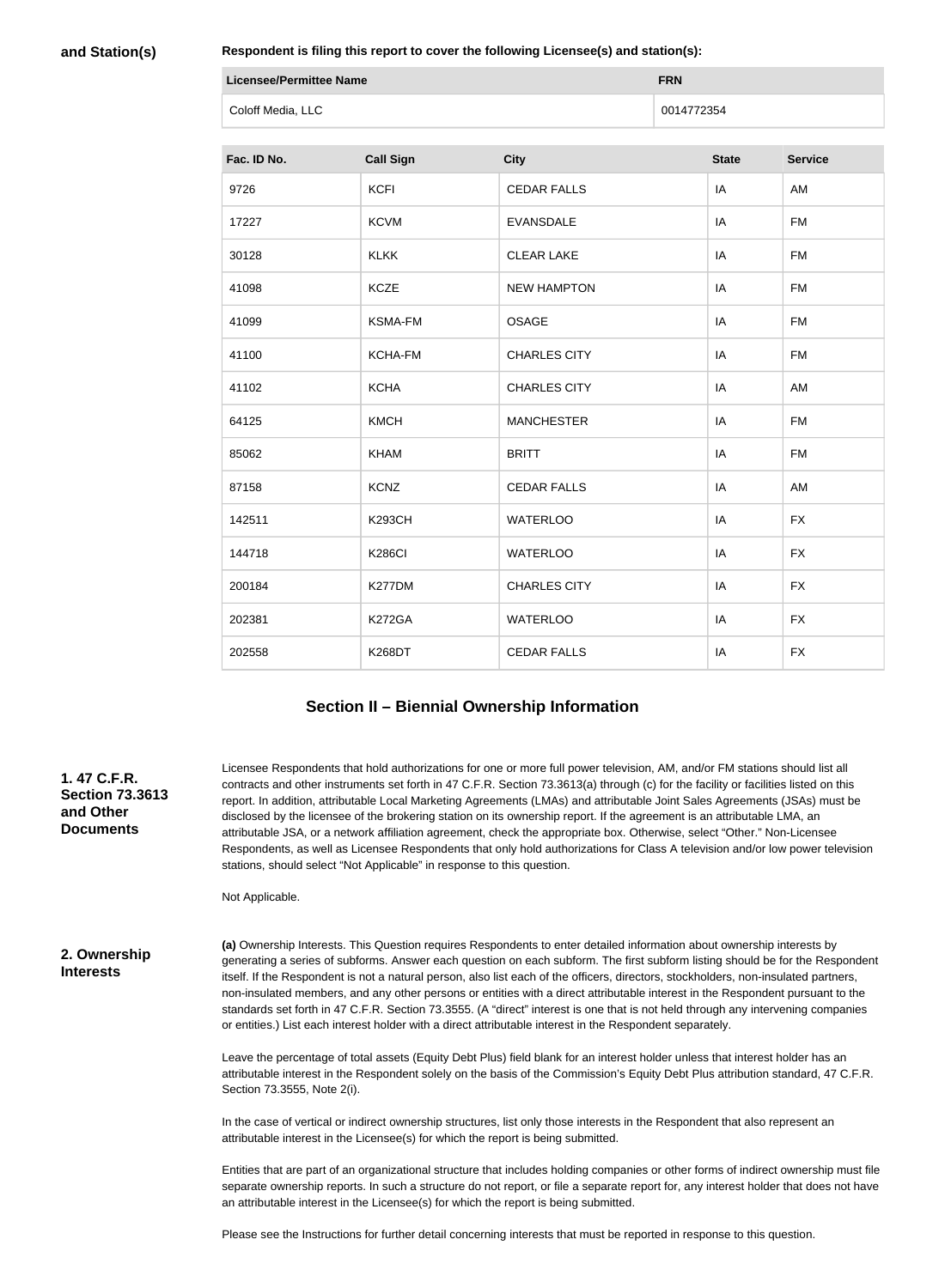The Respondent must provide an FCC Registration Number for each interest holder reported in response to this question. Please see the Instructions for detailed information and guidance concerning this requirement.

| <b>Ownership Information</b>                            |                                                                                      |                      |                            |
|---------------------------------------------------------|--------------------------------------------------------------------------------------|----------------------|----------------------------|
| <b>FRN</b>                                              | 0014772354                                                                           |                      |                            |
| <b>Entity Name</b>                                      | Coloff Media, LLC                                                                    |                      |                            |
| <b>Address</b>                                          | PO Box                                                                               |                      |                            |
|                                                         | Street 1                                                                             | 3407 Apollo Street   |                            |
|                                                         | <b>Street 2</b>                                                                      |                      |                            |
|                                                         | <b>City</b>                                                                          | <b>Cedar Falls</b>   |                            |
|                                                         | State ("NA" if non-U.S.<br>address)                                                  | IA                   |                            |
|                                                         | <b>Zip/Postal Code</b>                                                               | 50613                |                            |
|                                                         | Country (if non-U.S.<br>address)                                                     | <b>United States</b> |                            |
| <b>Listing Type</b>                                     | Respondent                                                                           |                      |                            |
| <b>Positional Interests</b><br>(check all that apply)   | Respondent                                                                           |                      |                            |
| <b>Tribal Nation or Tribal</b><br><b>Entity</b>         | Interest holder is not a Tribal nation or Tribal entity                              |                      |                            |
| <b>Interest Percentages</b><br>(enter percentage values | Voting                                                                               | 0.0%                 | <b>Jointly Held?</b><br>No |
| from 0.0 to 100.0)                                      | <b>Equity</b>                                                                        | 0.0%                 |                            |
|                                                         | <b>Total assets (Equity Debt</b><br>Plus)                                            | 0.0%                 |                            |
|                                                         | Does interest holder have an attributable interest in one or more broadcast stations |                      | No                         |

**that do not appear on this report?**

| <b>Ownership Information</b> |                                     |                      |  |
|------------------------------|-------------------------------------|----------------------|--|
| <b>FRN</b>                   | 0011342516                          |                      |  |
| <b>Name</b>                  | James A. Coloff                     |                      |  |
| <b>Address</b>               | PO Box                              |                      |  |
|                              | <b>Street 1</b>                     | 3407 Apollo St       |  |
|                              | <b>Street 2</b>                     |                      |  |
|                              | <b>City</b>                         | <b>Cedar Falls</b>   |  |
|                              | State ("NA" if non-U.S.<br>address) | IA                   |  |
|                              | <b>Zip/Postal Code</b>              | 50613                |  |
|                              | Country (if non-U.S.<br>address)    | <b>United States</b> |  |
| <b>Listing Type</b>          | Other Interest Holder               |                      |  |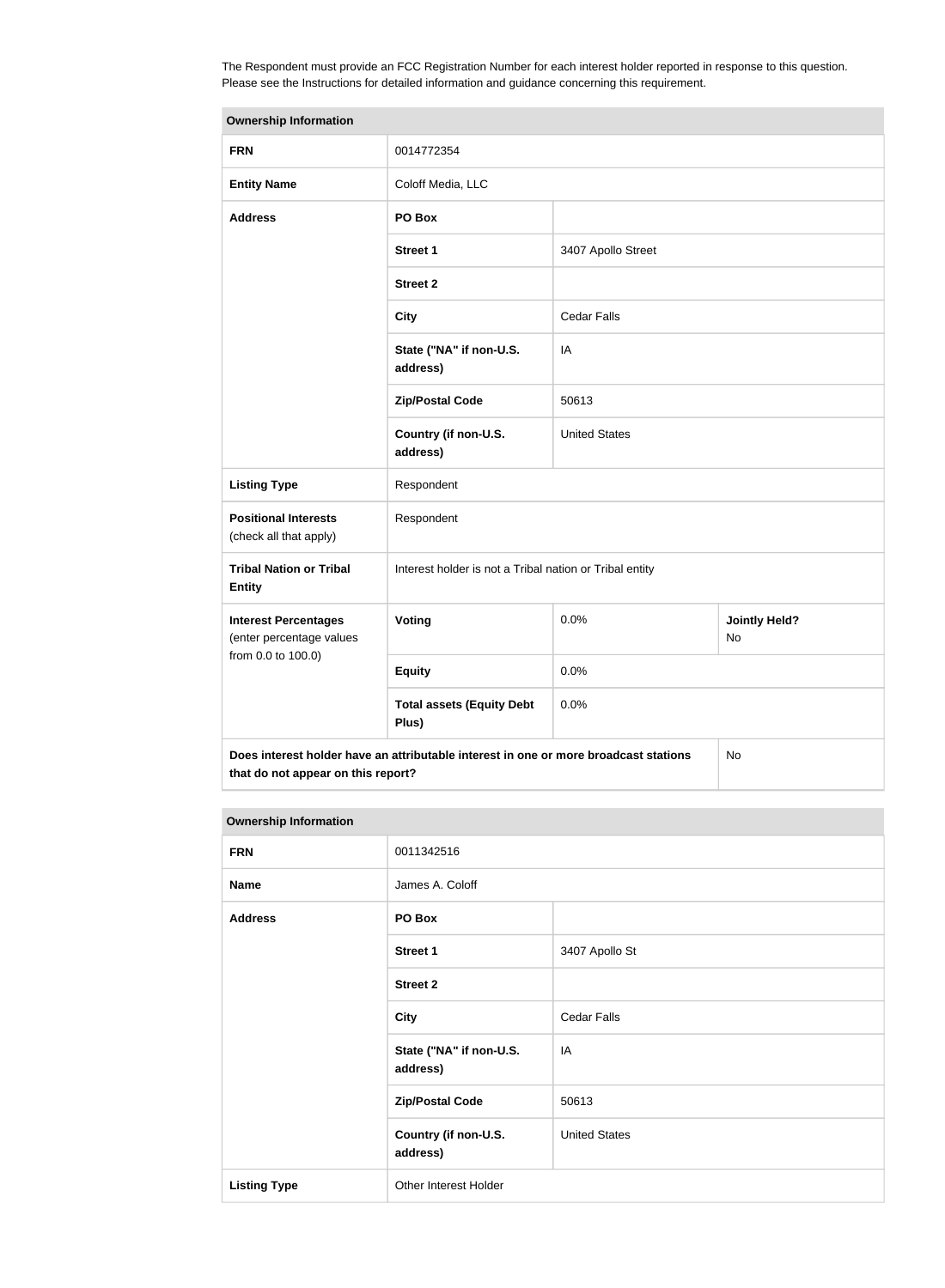| <b>Positional Interests</b><br>(check all that apply)                                                                             | Officer, LC/LLC/PLLC Member, Owner                                                                                                                  |                        |                            |  |
|-----------------------------------------------------------------------------------------------------------------------------------|-----------------------------------------------------------------------------------------------------------------------------------------------------|------------------------|----------------------------|--|
| Citizenship, Gender,                                                                                                              | <b>Citizenship</b>                                                                                                                                  | <b>US</b>              |                            |  |
| <b>Ethnicity, and Race</b><br><b>Information (Natural</b>                                                                         | Gender                                                                                                                                              | Male                   |                            |  |
| Persons Only)                                                                                                                     | <b>Ethnicity</b>                                                                                                                                    | Not Hispanic or Latino |                            |  |
|                                                                                                                                   | Race                                                                                                                                                | White                  |                            |  |
| <b>Interest Percentages</b><br>(enter percentage values                                                                           | Voting                                                                                                                                              | 100.0%                 | <b>Jointly Held?</b><br>No |  |
| from 0.0 to 100.0)                                                                                                                | <b>Equity</b>                                                                                                                                       | 100.0%                 |                            |  |
|                                                                                                                                   | <b>Total assets (Equity Debt</b><br>Plus)                                                                                                           | 100.0%                 |                            |  |
| Does interest holder have an attributable interest in one or more broadcast stations<br>Yes<br>that do not appear on this report? |                                                                                                                                                     |                        |                            |  |
| If "No," submit as an exhibit an explanation.                                                                                     | (b) Respondent certifies that any interests, including equity, financial, or voting<br>interests, not reported in this filing are non-attributable. |                        | Yes                        |  |

| (c) Does the Respondent or any reported interest holder<br>hold an attributable interest in any newspaper entities in<br>the same market as any station for which this report is<br>filed, as defined in 47 C.F.R. Section 73.3555?                                                                                                                                                                                                                                                                                                                                                                                                              | No |
|--------------------------------------------------------------------------------------------------------------------------------------------------------------------------------------------------------------------------------------------------------------------------------------------------------------------------------------------------------------------------------------------------------------------------------------------------------------------------------------------------------------------------------------------------------------------------------------------------------------------------------------------------|----|
| If "Yes," provide information describing the interest(s), using<br>EITHER the subform OR the spreadsheet option below.<br>Respondents with a large number (50 or more) of entries to<br>submit should use the spreadsheet option.                                                                                                                                                                                                                                                                                                                                                                                                                |    |
| NOTE: Spreadsheets must be submitted in a special XML<br>Spreadsheet format with the appropriate structure that is<br>specified in the documentation. For instructions on how to<br>use the spreadsheet option to complete this question<br>(including templates to start with), please Click Here.                                                                                                                                                                                                                                                                                                                                              |    |
| If using the subform, leave the percentage of total assets<br>(Equity Debt Plus) field blank for an interest holder unless<br>that interest holder has an attributable interest in the<br>newspaper entity solely on the basis of the Commission's<br>Equity Debt Plus attribution standard, 47 C.F.R. Section<br>73.3555, Note 2(i). If using an XML Spreadsheet, enter "NA"<br>into the percentage of total assets (Equity Debt Plus) field<br>for an interest holder unless that interest holder has an<br>attributable interest in the newspaper entity solely on the<br>basis of the Commission's Equity Debt Plus attribution<br>standard. |    |
| The Respondent must provide an FCC Registration Number<br>for each interest holder reported in response to this<br>question. Please see the Instructions for detailed information<br>and guidance concerning this requirement.                                                                                                                                                                                                                                                                                                                                                                                                                   |    |